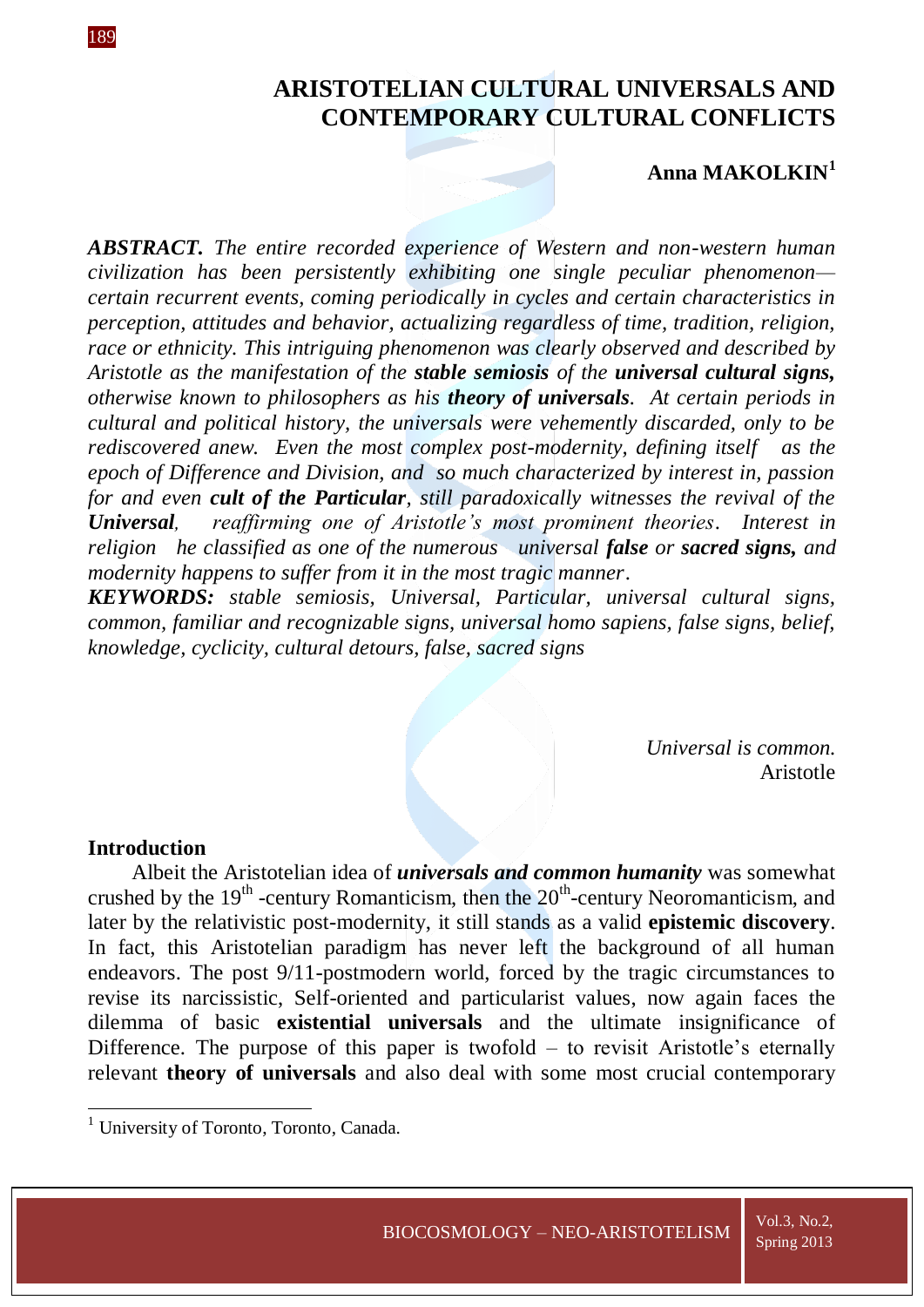conflicts, which manifest themselves through the various interpretations of the *sacred cultural signs,* ultimately resulting in tensions between the universal and the particular, i.e. precisely what Aristotle's *theory of universals* captures, elucidates and carries over from the distant antiquity.*..*

## **1. Aristotle's Universals**

By the time Aristotle formulated his theory of universals, the world of antiquity had already lived through, put behind and recorded numerous historical events, such as: the fall of the Tyrian (900 BC.) and Babylonian Empires, the diffusion of the Phoenician marine culture in the Adriatic, Mediterranean, and Black Seas (10,000–2,000 BC), the legendary destruction of Troy (1,100 BC) and her transplantation on the territory of the future the Roman Empire, the foundation of Rome (753 B.C.), the Greek migrations to the fallen Etruscan lands (474 B.C..), and the rise of the new powerful European civilization. In other words, by Aristotle's life time, the idea of the commonality of all human beings, their common reaction to the existential trials and tribulations, their cultural cross -pollination, and mutual interdependence, had already been accepted as a given by the world of antiquity.

Aristotle himself (384–322 B.C.E.), a native of Stagira in Macedonia, a former student of Plato at the Athenian Academy, having visited Egypt and moved to Athens, was not a stranger to **Otherness, Difference**, Conflict, and Reconciliation. In his *Metaphysics*, he articulated his long-thought over theory of universals, prompted by his own life experience, as much as by his philosophical musings, the collective accumulated knowledge and the memory of the ancient historical cataclysms. Consequently, Aristotle was able to make a profound conclusion:

> Universal is common, since that is called universal, which naturally belongs to more than one thing (1984, 1639 [1038], vol.1).

This rather simple argument represents the essence of what would become his monumental ancient **existential theory**, encapsulating Aristotle's basic grammar of human existence which revolves around the **universal** and **particular** – his main analytical discovery. Being the most influential ancient thinker, Aristotle had mapped the entire process of human cognition, including our accumulation of knowledge and the universal route of the human basic thought, which, allegedly, invariably involves the two stages:

a) particular observation and experience;

b) general and generalized experience with the acknowledged common pattern.

Aristotle viewed the **particular** as a manifestation of the isolated experience or unsatisfactory analysis, made singular and open to possible false claims, delusions and pretensions, stimulated by Myth, Affectation, Desire, and Painful Memory, rather than based on Knowledge, Real Happenings, undistorted Event, or actual reality. The Particular, in the Aristotelian view, negates the Other or its awareness which, in his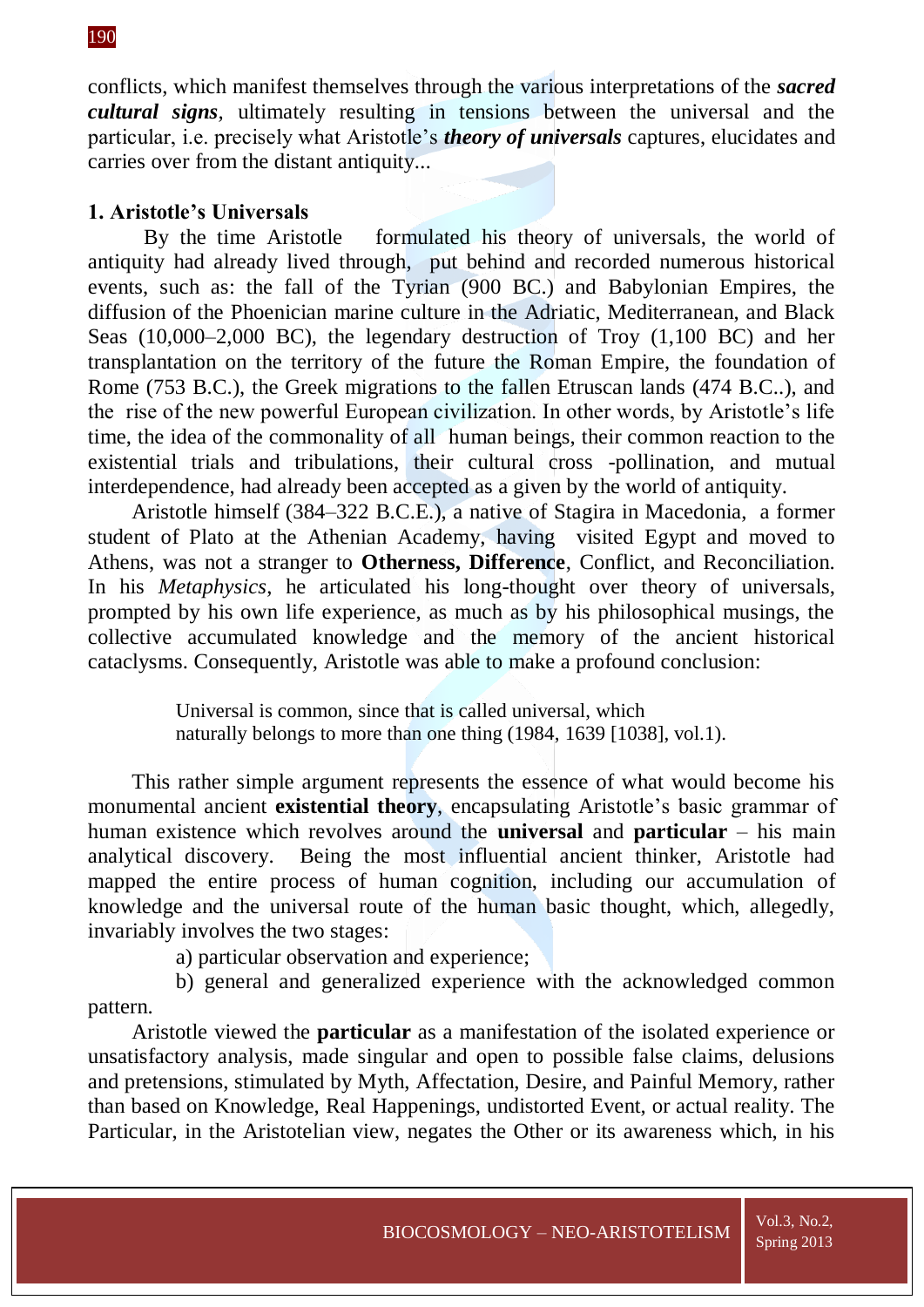### 191

view, is the essential precondition for the acceptance of the universal and common. Hence, following his classification and terminology, tribalism, collective egoism, radical nationalism, and their ultimate consequence – racism – are rooted in the Particular, often very naive, emotional, uninformed and unrealistic vision of the collective Self, falsely perceived as unique, unprecedented, possessing presumably some singular distinguished and unrepeatable heroic identity. History of human existence, societal systems of organization and cultural development have proven to be the arena of perennial tension between the Universal and Particular, with the cycles of the focus either on the universal or on particular.

Centuries after Aristotle, the triumphant Christianity would revive the Aristotelian pagan/secular **universal existential grammar** in the basic message of universal Brotherhood, universal human love, and universal ethics. However, later, the violent impositions of the same doctrine, the transgressions of the very Christians, committed in the name of the tyrannical single Deity and the monotheistic system of religious beliefs, basically undermined the original noble ancient universal precepts. Nonetheless, in the history of human ideas, the universal Christian sinner and martyr could be viewed as a certain double of the Aristotelian universal man.

During the Rationalistic 18<sup>th</sup> century, European philosophers of the Enlightenment, acting much like the "deconstructionists" of the Middle Dark Ages and even the Renaissance, resurrected the Aristotelian concept of the **universal**, having restored the idea of the *common man,* a universal being, the very idea, which, only a century later, to have been revived by Marx and Darwin, and later by Pavlov, Vygotsky, Freud, and Chomsky. This universal man, resurrected during the Renaissance, would become *a familiar and recognizable sign,* resurfacing in European art and social life as a running motif. His sufferings, mentality, and general attitude to life could be appreciated by most fellow life travelers, defining European sensibility immortalized in art.

It is suffice to recall at least the most popular post-Christian "*Ecce Homo*portrait, this archetypal image of the universal tormented man, in, at least, the three leading European painters, such as Luis Morales (1509–1586), Roland de Mois (-?- 1590), and Bernardo Strozzi (1581–1644) to see the transformation of the archetypal image of a religious martyr into the universal image of a victim. The resurrected universal man of the Renaissance revived the joyful image of the pagan thinking, rational, universal man, deriving happiness from the acquisition of knowledge, understanding the world and planning one's own active presence in the world, from living Here and Now, rather than in the after-life, the mythical universe, constructed by Christians to lure more believers.

The  $19<sup>th</sup>$ -century, marked by the Darwinian biological theories, also revived to a certain degree the Aristotelian **theory of universals**, having reminded the common biological origins of the *homo sapiens* – the only, so far superior, evolved species. The idea of the Human body and brain, possessing the common structure and basic uniform functioning, phylogenesis and ontogenesis, shared by all races of the globe, has scientifically substantiated the ancient Aristotelian theory on the level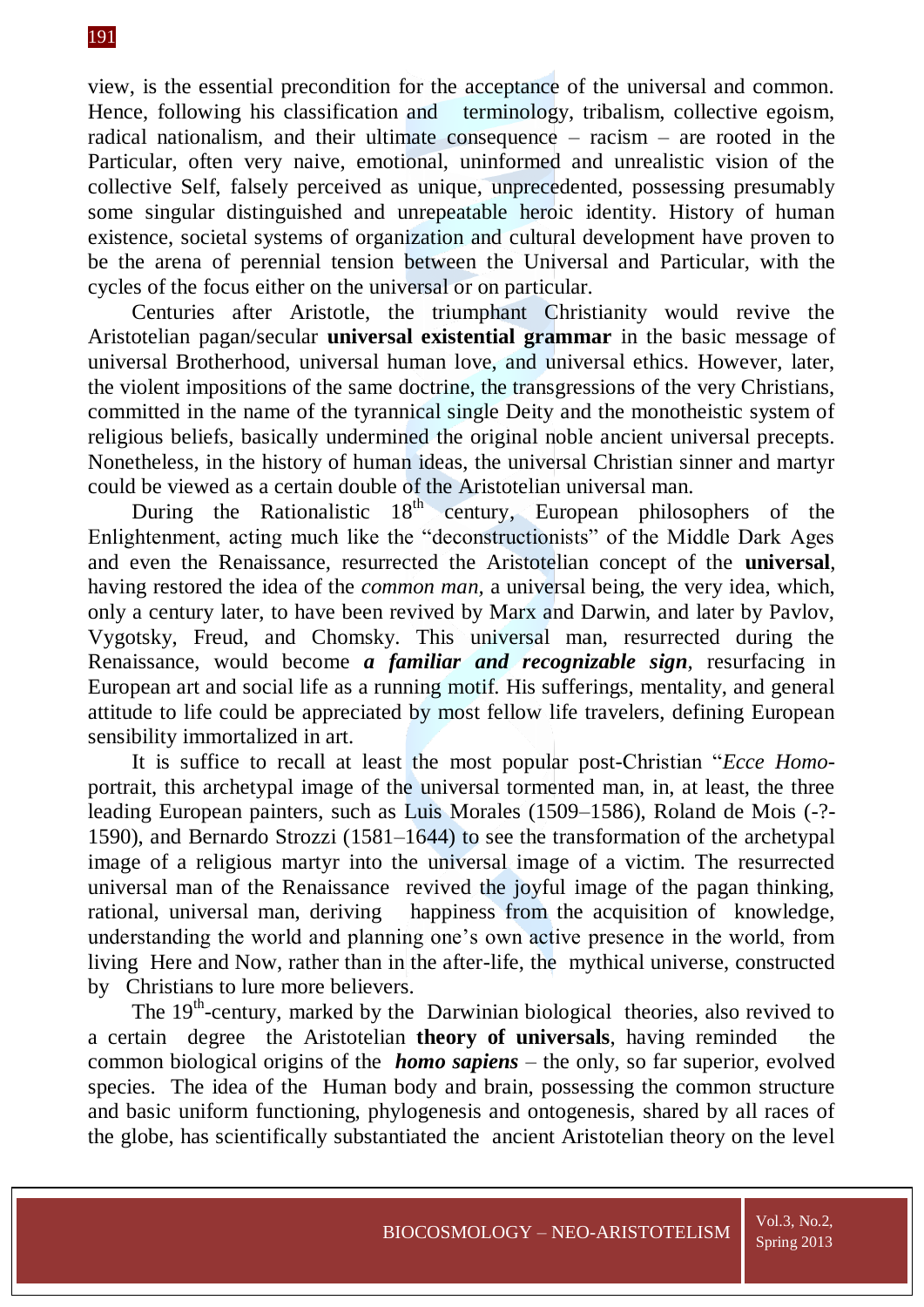of biology, physiology, and, ultimately, medicine. The nearly concurrent,  $19<sup>th</sup>$ century Marxist economic theories, with their emphasis on the universal sufferings of the *common exploited pauper,* sharing the same burden of economic hardship, equally requiring food, shelter, clothing, rest, dignity, justice, and societal recognition, also perfectly fitted Aristotle's grammar of human relationships in society, revolving around and /or in between the *universal* and *particular*. If Aristotle emphasized the way all men think, moving from the personal to the common, European socialists and, finally, Marxists focused on what all men primarily need, i.e., basic equality, equal distribution of necessities, and nothing in excess, with a proper balance between Leisure and Labor, whose products are equally distributed among them all.

By the beginning of the "decadent"  $20<sup>th</sup>$ -century, Sigmund Freud, a petty bourgeois, tormented by the particularity of his religion, Judaism, and influenced by the Darwinian generalizations in biology and their impact on medicine, invented his own common man– a sexual persona, who also had, obviously, originated from the Aristotelian proto-concept. Freud manufactured a quite convincing **erotic mythology**, overpowering and dominating the lives of all human beings. He advocated the alleged primacy of the Eros in all human endeavors, having provided the allegedly correct conceptual foundation to the *universal disturbed man,* who would be later misconstrued by psychology, medicine, and psychiatry, and abused by the industrial and postmodern capitalist society. The Freudian erotic myth would give rise to the misguided political myth of freedom, when the erotic freedom would become nearly the only freedom attained by the confused postmodern man.

The postmodern industrial world, largely shaped by the Anglo-American value system, has invented the *global universal consumer*, whose sole goal was in possessing the power to consume and sustain incessant consumption, enjoying the products of Niki and Mitsubishi, Honda and Ford, L'Oreal and Benetton, among numerous others. This new **universal persona**, clad in blue Levy jeans, black leather, and perfumed by Christian Dior or Coty has become the *universal familiar sign* of postmodernity, along with the bizarre contours of the hated Parisian Pompidou Palace of Culture or the Bilbao Guggenheim Museum of Modern Art. But the imposed aesthetic pseudo taste, the pseudo-Kantian **false** *sensus communis*, is far from the worst features of the 20<sup>th</sup>-century existence.

# **2. The 20th Century** – **the Era of the Particular**

The gravest malaise and the most consequential characteristics of the  $20<sup>th</sup>$ century, founded on the Romantic delusions of the previous preparatory epoch, has been the **fetish of the particular** – particular traditions, concepts, values, religions and particular cultural physiognomy. The century, which started with the most provocative research in genetics, eugenics and perfection of the human biological race at large, had ended with the methodically planned physical destruction of the **objectionable particularity** – the notorious and shameful Holocaust, and what is most tragic – **the sacrifice of the universal common man**, a product of the civilized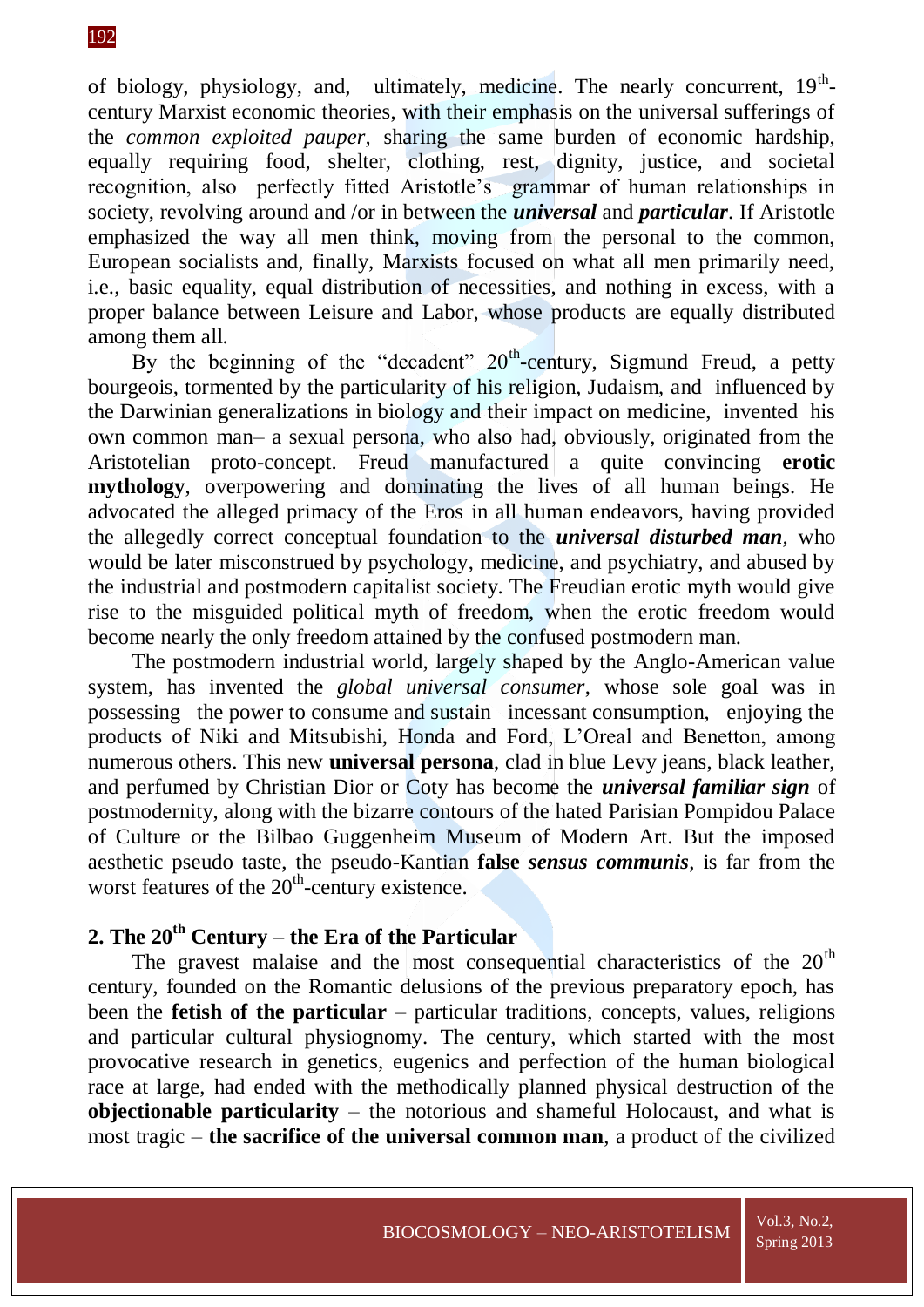and noble Graeco-Roman antiquity. The nightmare of the  $20<sup>th</sup>$ -century Europe was brought on by the particularistic delusions of the  $19<sup>th</sup>$  Century. The Romantic fixation on the Self (be it individual or particular) has led to the proliferation of the collective movements (be it Garibaldini or anarchists, Zionists or fighters for independent Greece, Finland, Turkey, Albania or Bulgaria etc.), whose key conceptual foundations were built on worshiping the Particular, Particular identity and Particular memory, Particular past and particular Future for an isolated Particularity. The universal Aristotelian Graeco-Roman *homo sapiens*, abiding by the laws, morals and traditions, possibly beneficial to the entire human family, had been crushed by the ideologies of the politically-blind Romanticism.

The universal God-loving and fearing Christian persona has been destroyed and sacrificed in the name of the victorious Particularity. It was quite logical and natural to have revived the cult of the chosen tribe precisely during the  $19<sup>th</sup>$  Century. Contrary to the popular mythology, Zionism and creation of the state of Israel, Judaism, a particular religion for a particular people, had been resurrected, given global prominence and triggered not by the horrors of the Second World War, not as the aftermath of the particular ethnic conflicts, but as a part of the **common global**  pandemic of Worshiped Particularity, conceived by the 19<sup>th</sup> -century Romantics across Europe. The myth of the Chosen People, the elevated and made -sacred Discourse on the Particular, central to Judaism, was a perfect fit for the mosaic of the particularist romantic movements. The ideologue of the Zionists, Vladimir Zhabotinsky, was just in the company of Gioberti and Gobineau, brothers Grimm and Alfred Rosenberg, mimicking the narrative on a specific particularity and elevating a particular religion of a special historical prestige and role. In the process, the universal Christian, a weak copy of the Aristotelian and Graeco-Roman original, had been crucified by the Romantic worshipers of the Particular, global fighters for independence and separatists.

The 1917-October Revolution in the impoverished Russia had paradoxically saved the universal Christian man by having elevated its Marxist-Leninist version – the *common worker*. The ideology of equal poverty and humility, central to Christianity, was naively, but very productively, appropriated by the Marxists and absorbed by the new secular Russian society, which had eagerly and efficiently dispensed with the aristocracy for the sake of the **common universal good**. Ironically, the Christian (hypocritical) capitalist West did not embrace this new Russia, which had essentially become a genuinely Christian society, sharing and caring society of nearly 250 million workers. A society-experiment, laboring with the social and political utopias and striving to create the universal, ethnically neutral, secular man, had been actually testing the Aristotelian theory of universals. Even the name of the state-experiment, in lieu of the old Russian Empire – the Union of the Soviet Socialist Republics – implied the ultimate goal of forming a unified, single cultural, political, and social universe.

The religious, economic, political, and cultural conflicts of today – between Judaism, Christianity, and Islam, between Europe and Asia, East and West, the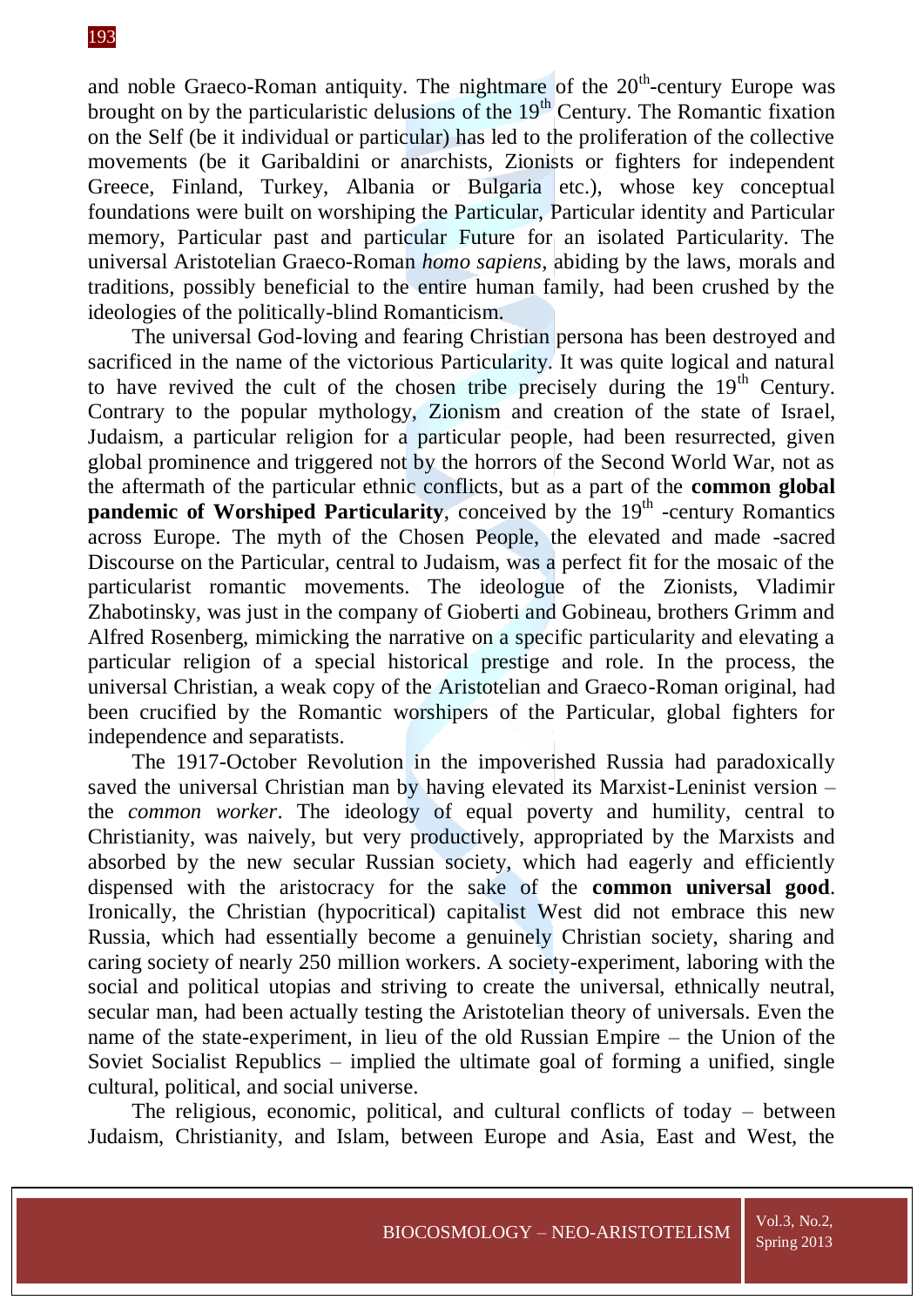#### 194

radical ruthless capitalism and more people-friendly modified socialism with a capitalist flair – are not the makings of a single century, but the outcome of the multigenerational malaise, which manifested itself in the complete abandon of the Rational, shirking common human responsibilities and concerns of the *Universal Common Man. The universal homo sapiens* has been discarded as an antiquated item for the sake of the colorful heroic pantheon of the multiple particularities, endless mythologized historical narratives, sacred to the particular tribes and serving as an ideological base of the newly- imagined political realities. The universal man, planning and acting in the name of the common good and humanity, has been exchanged for the ideological trinkets of the deluded tribes, engaged in the Worst Past -Pageant, competing for the heroic title of the most suffered collectivity, tribemartyr and the most harmed particularity.

The 19<sup>th</sup> -century, which started the ideological brainwashing and preparation for the justification of the future genocides, ended with the mass killings in the name of the Sacred Particularity, often dramatically labeled as "national-liberation struggles" or "struggles for independence." The  $20<sup>th</sup>$ -century, which began as the utopian era of perfecting the biological species for the benefit of humanity, ended with the crimes against humanity, while the  $21<sup>st</sup>$  century has, regrettably, commenced with counting the countless dead and compiling the list the most heroic tribesmartyrs. The civilized barbarians of the technocratic century, equipped with the most sophisticated machinery and weaponry, are now most preoccupied with counting the victims of human cruelty and irrational violence. We count the dead in Yugoslavia and Chechnya, Rwanda and Sudan, Iraq and Sri Lanka, Palestine and Israel, Afghanistan and Saudi Arabia. The unleashed particularity and her narrow concerns threaten to destroy the global community.

The 21<sup>st</sup>-century is a horror fairytale, with the central surreal figures, the prototypes of the well-known international folklore in making – Bush after Sadam, Ben laden after Bush and Sharon, Sharon after Arafat, Bush and Western Capitalist Company after Lukashenko, and so on. The literate 21st-century barbarians, collectively possessing the weapons of mass destruction, would like to a have a monopoly on them, while the civil and peace-seeking minorities are left to use the second-hand outdated submarines. The sole pathway out of this post-postmodern morass is in the revival of the Aristotelian universal common man of antiquity, concerned about the common ethics, universally applicable understandable good, adequate comfort and pleasure.

Our global cultural history and future destiny are interwoven in the shared accumulated knowledge, common civilization, shaped by Confucius and Aristotle, Thales and Diogenes, Buddha and Christ, Homer and Virgil, Ovid and Shakespeare, Rossini and Verdi, Leonardo and Van Dyke, Omar Khayyam and Chaucer, Marx and Mao, Dante and Boccaccio, Tagor and Goethe, Shakespeare and Pushkin... The polyphonic global village can survive in harmony, giving credit to all her major great thinkers, poets, composers, and artists, the creators of our shared Cultural Past, where each part of the narrative is just a part of the Whole, and who emphasize Discourse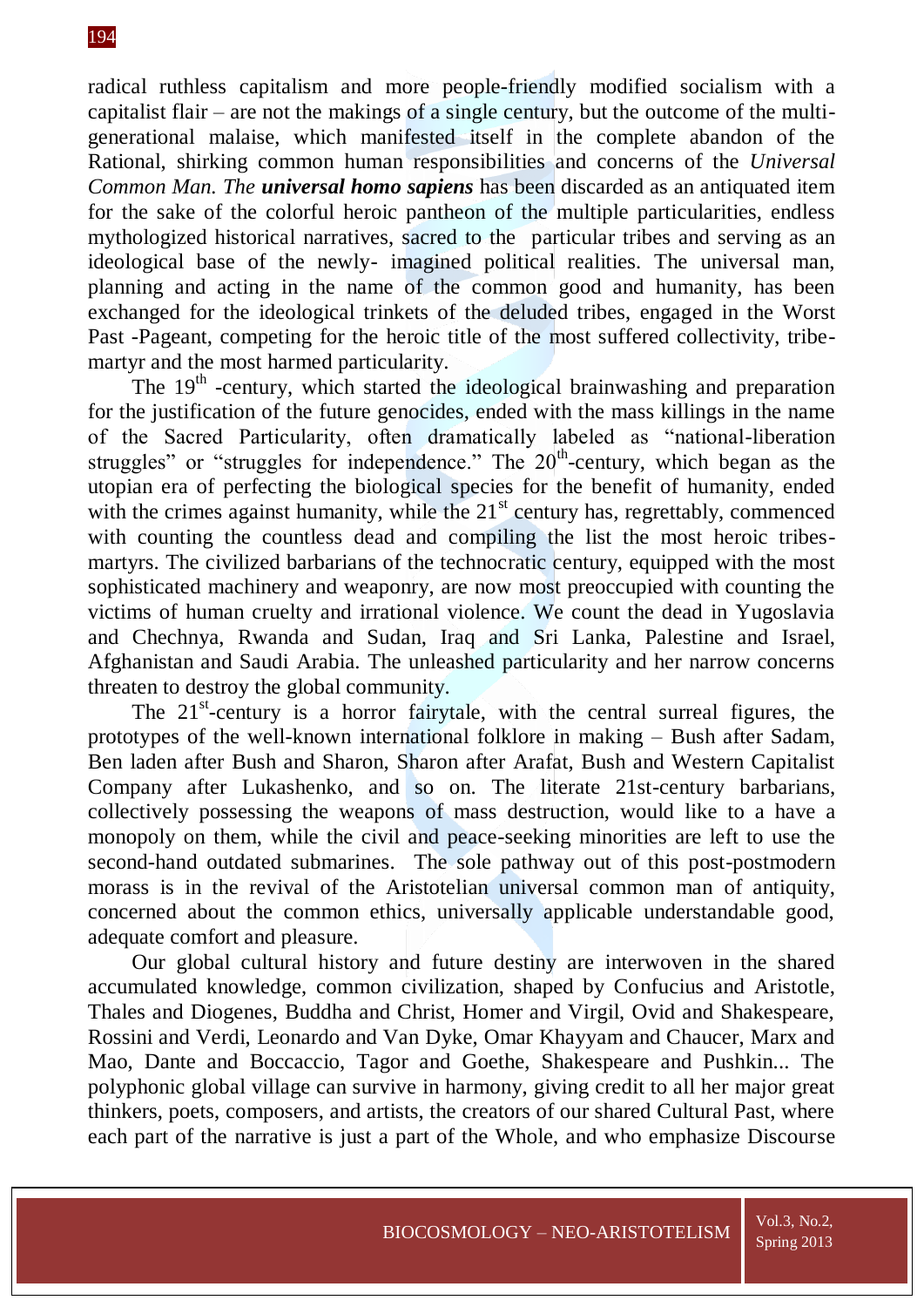and Consensus. The recourse to the Aristotelian universals offers some best explanations and most optimal solutions to our contemporary dramas, caused by the past errors in judgment and worship of the Particular, which threaten now not only our Common Achievements of the East and West, North and South, but even our physical survival as a biological species.

#### **3. Aristotle and the Religious in Man**

In 342 B.C.E., at the mature age of 42, Aristotle was appointed by Philip of Macedon to serve as a tutor for the future Alexander the Great (356 B.C.E. – 323 B.C.E.). This event inspired his famous *Rhetoric to Alexander*, whose authorship was sometimes questioned by some modern philosophers while the topic and the text itself though suggests authenticity of the work, so much in tune with rest of Aristotle's legacy. This work, representing a didactic treatise, instructing the future military commander on how to control and lead the army, how to rule the occupied populations, presents also an introduction to the art of argument and public speaking – what constitutes an art of an excellent ruler and how to control the unruly and belligerent in a peaceful manner. The treatise is an introduction to social mass psychology and governance of the conquered in the post- war circumstances, using strictly the verbal means and skills and relying solely on the power of persuasion. Intended as a course on leadership for the young Alexander, teaching how "to excel all Greeks and all Barbarians," "how to run a state," and "when to undertake or not the act of war," the work simultaneously represents an interdisciplinary treatise on political science, jurisprudence and principles of knowledge acquisition and cognition. It also contains a summary of the **Sign Theory**, or the foundation of modern and contemporary semiotics, and, most importantly, succinctly explaining the origins of the Religious in man.

"One thing is a sign of another thing," claimed Aristotle, distinguishing between the sign, leading to **Belief** and another – to **Knowledge**. He characterized the signs, causing Belief, as *plausible signs* which do not necessarily reflect or truly explain reality, nor are they the genuine causality factors of events. He labeled them as the *false signs*, albeit the products of the same human imagination, constructs, substituting for or anticipating Knowledge, either lost prior, or to be established later. The Belief-causing signs are the signs, signifying events, people, and phenomena, escaping our full grasp and understanding, expressing our existential fears and desire to be somehow shielded from them. The Aristotelian Belief-causing signs explain the production of the sacred rites and rituals, which, in turn, could give rise to the escapist superstition, prejudice, and the religious stratum. According to Aristotle, people en masse are in desperate need of the **belief-causing signs,** in order to be comforted by them in daily life, therefore:

> It is of utmost importance that the religious observances should be continued which were prescribed by those who originally found cities and set up temples to the gods (1985: 275; vol. II).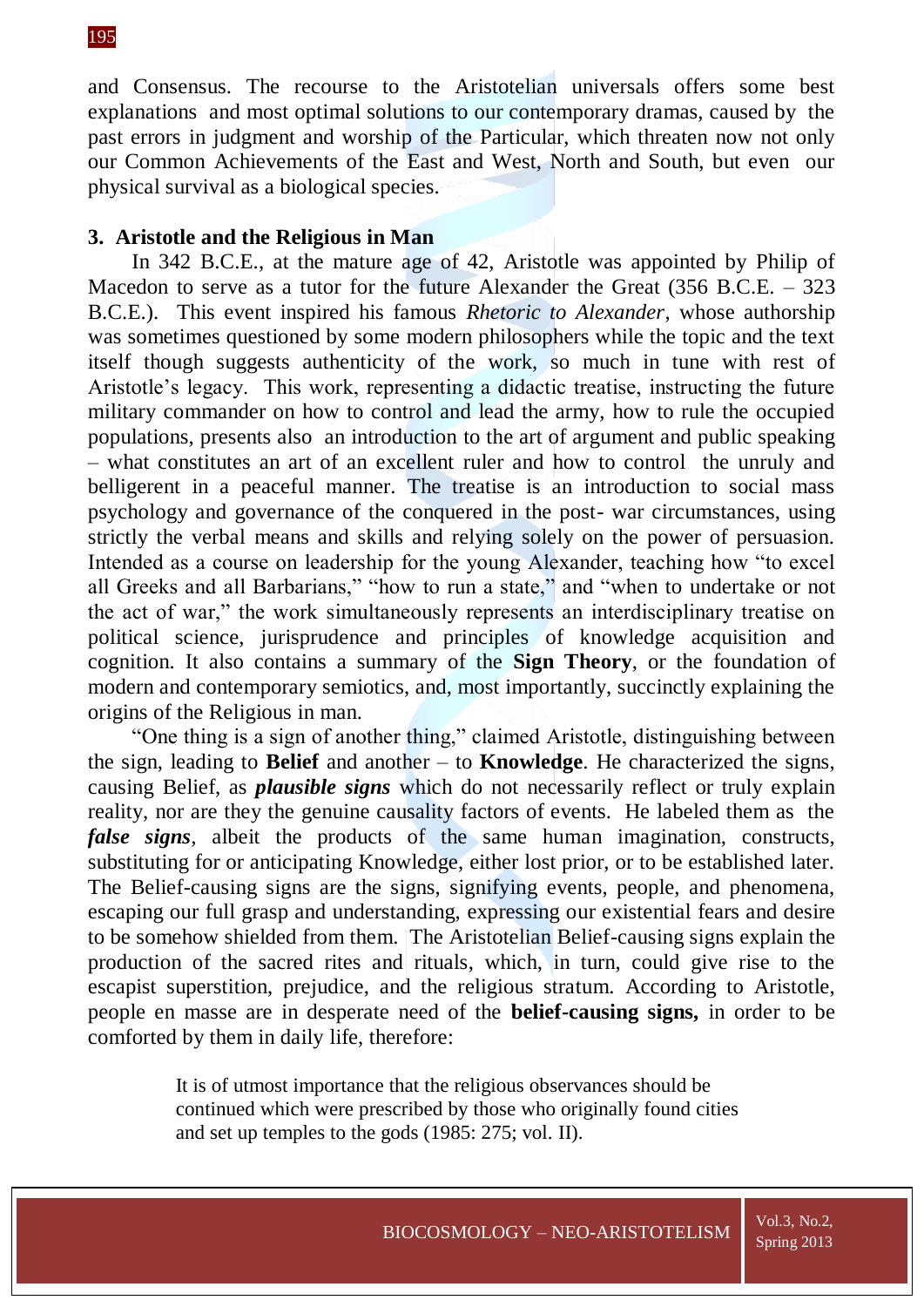To command people in foreign lands, Aristotle advised, the ruler should use to his own advantage their traditional rites, ceremonies, and collective symbolism to sustain the aura of pleasure, progress and celebration of Conquest. In his view, religion, religious rites, and parades were vitally needed for the citizens at large, not interested in acquiring the precise knowledge about the actual events around them, but rather preferring to experience the overall comfort, pleasure, and the ordinary joys of daily communal socializing. Thus, already in antiquity, there existed a common and quite distinct awareness between the spiritual life of the majority of citizens and objective truth-seeking scientific pathway of the few. Aristotle, already in his day, clearly distinguished between the system of the religious beliefs of the majority and the attempts to acquire objective knowledge, encoding the future separation between the Church and State, which even in the pre-Christian antiquity, controlled a very rich, but fluid and fragmented, religious world, symmetrically existing, parallel with the ruling Empire and the ancient State.

He witnessed his adoring pupil, the glorious Alexander of Macedon, in his own lifetime, defeat the Persians, having extended his conquest to Egypt where he had founded the famous centre of learning, Alexandria, with the most impressive depository of books, campaigning as far as India, and having opportunity to use his mentor's lessons on peaceful governing. This colossal expansion of the Greek cultural world and the absorption of numerous foreigners, strangers or, as the Greeks preferred to call them "barbarians," occurring in front of Aristotle's eyes, might have inspired him to work out his theory of *common universal nature, common spirituality* and law, and **common ethics**. Human soul, according to Aristotle, possessed the balancing power between Desire, Sense, Sensation, and Thought, or the capacity to tame emotions in favor of Reason and Reasonableness. Ultimately, he believed in the innate uniformity and goodness of the human soul. "Good is uniform and evil is multiform, the same as health is singular and disease has many shapes," proclaimed Aristotle in his less often quoted *Magna Moralia* (1985: 1885, vol. II). Consequently, as he saw it, the spiritual, the multiple expression of the soul could be only uniform in its essence, since there is an underlying uniformity in all expressions of the Soul, the desire to make man good, happy and be in harmony with others.

#### **4. Contradictions between Belief, Religious Myth, and Knowledge and Truth**

The Aristotelian ethical and moral principles were inseparable from the notions of law and justice, extended to all citizens, male and female, and even slaves. His philosophy, which anticipated the Judeo-Christian dogmatism, was far more comprehensive and profoundly inclusive, having expanded the boundaries of its collective application and human interrelationships at large – bonds within Family, Community and State, and in between the states. What 2,000 years later would be perceived by Freud as the source of trauma, the ancient Aristotle clearly saw as a psychological safeguard. Unlike the future religions which would legitimize the oppressive status of women – equally in Judaism, Christianity, and even more so in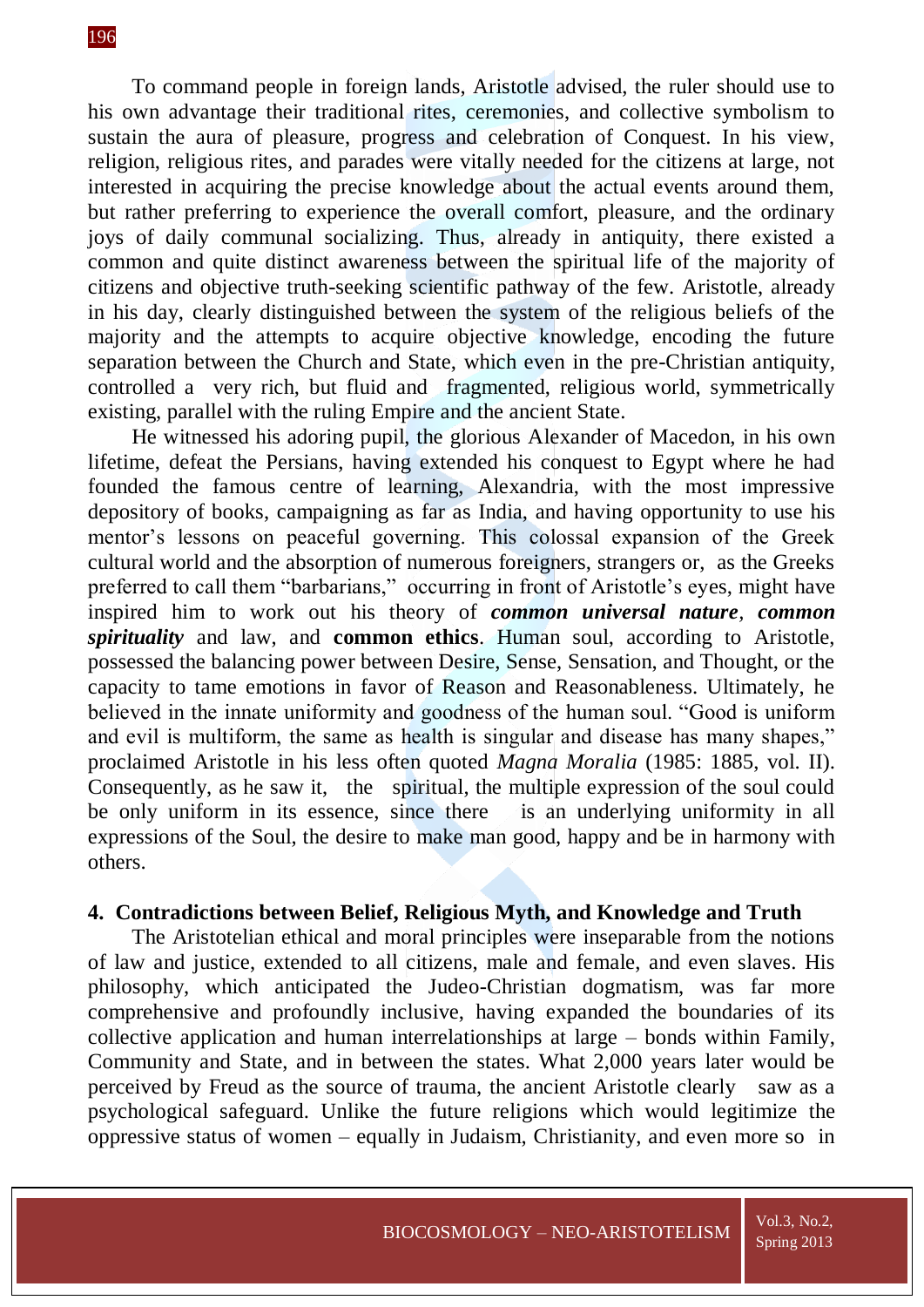Islam, and the religions of the subcontinent – Aristotle proposed to judge society by the way it treats its women, organizes one's own family structure and duties and responsibilities. In Aristotle's understanding, the traditional archetypal heterosexual monogamous family was the mirror of society. In his, much quoted today, *Politics*, Aristotle proclaimed that

> in those states in which the condition of women is bad, half the city [state] may be regarded s having no laws (1985: 2015, vol. II).

Here, it would be proper to remind that wealthy, peaceful and allegedly civilized European Switzerland had not granted voting rights to women until 1968 of this era. The today's outpost of the flaunting democracy, the USA, did not regard her women (black, colored, and white) worthy of entering the legal, medical or engineering professions until the sixties of the  $20<sup>th</sup>$  century. While, ironically, the demonized "Empire of Evil" – the former USSR-managed to have trained millions of female academics, scientists, engineers, doctors and teachers of mathematics and physics for high schools and universities. Persistently labeled as the "evil Empire," this experimental state, founded on the basic Aristotelian premises, treated her citizens of all races, religions and color on equal terms, being a stranger to segregation, racist politics or misogyny. The citizens of the Soviet Moslem Republics, such as Uzbekistan, Kazakhstan, Azerbaijan, Tajikistan and Turkmenistan, could continue attending the Mosques, but polygamy had been outlawed. Formerly invisible, oppressed and uneducated Moslem women, who could be sold and resold like sheep, in the Soviet times, took off their paranjas/veils and burkas, and bravely walked through the doors of public schools, universities, and factories. The state-social experiment, essentially guided by the Aristotelian universals, provided free universal education and health care to both sexes, having established a state where justice in between man and woman within the monogamous family was a metaphor for a new political justice within the public sphere, as articulated by Aristotle's *Magna Moralia* (1985: 1890, vol. I).

It is not incidental that Plato, rather his pupil – Aristotle – has gained so much popularity in the Anglo-American educational institutions. Aristotle's ideas of justice, equality and morality, which revolved around the political essence of *homo sapiens,*  containing the formula for the allegedly blasphemous and evil socialist welfare states, have been pushed to the margins of the philosophical discourse. The idea of a stratum, superstratum and substratum of society, articulated in Aristotle's essay *On Generation and Corruptions*, undoubtedly an authentic work, not ascribed to other philosophers, must have greatly influenced Marx and the Marxists, Lenin and the Leninists in the mid-nineteenth century. Aristotle's notion of cycles in nature and cyclicity in civilizations must have inspired Giambattista Vico to produce his theory of cycles in the  $18<sup>th</sup>$  century, in turn, influencing Northrop Frye in the  $20<sup>th</sup>$  century, serving as the base of his own cyclicity theory.

Aristotle's ideas of justice, equality and equal distribution of property, granting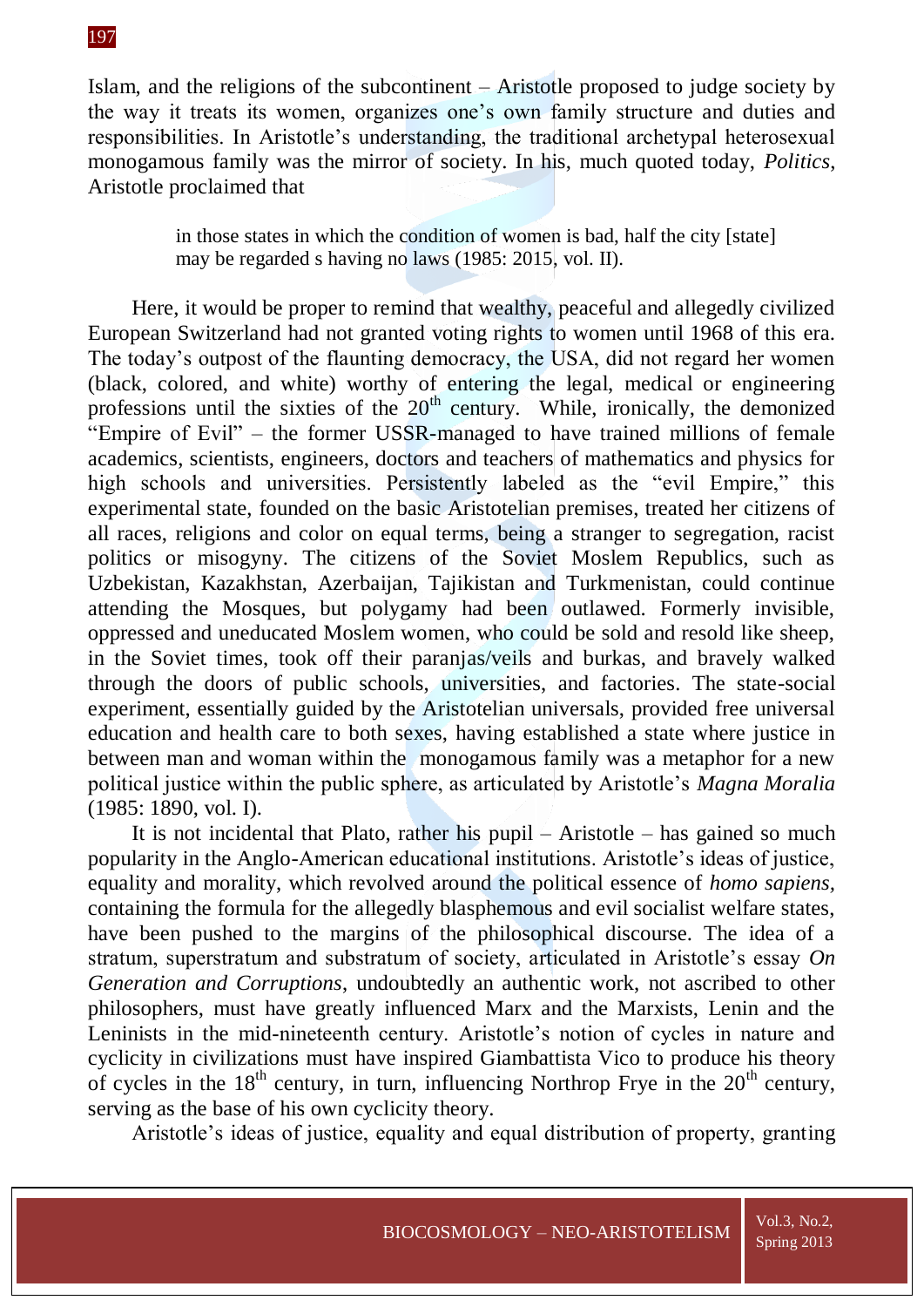equal rights to women, viewed already in antiquity as equal partners in family and society, were far ahead of the religious postulates, later systematized by the writers of the Bible and the compliers of the Qur'an. Tyranny and brutality of the so-called religious man, guided by Belief, would have been abominable to Aristotle, who could have seen it as nothing, but the expression of barbarism and malice. Similarly, Aristotle, who used to place an enormous emphasis on Equality and equal distributions of wealth, as well as the negative, nearly destructive, impact of Excess, is still quite an anathema to the Anglo-American societies – the outposts of most brutal and unbridled capitalist inequality. The American idea of happiness, enshrined even in her Constitution, actually stands for the joy of excessive consumption and as a reward for brutal exploitation in the process of the inhuman, excessive, collective mass production of the unnecessary objects. This psychotic, artificially cultivated obsessive need to consume is being presented as a genuinely manifested freedom, in what is, essentially, the most sophisticated atmosphere of oppressive dictatorship of the imposed excessive consumption.

The man of antiquity, guided by common sense, the ideas of the common good and excellence, was deeply grounded in the Present, in the Now, in Existence and Being. The Olympic Pantheon and, later clones, the copied Roman deities, existed merely for the decorum and indulgence of the atavistic impressions of the Past. They did not rule the ancient societies, striving for freedom and genuine collective democracy, nor did they legislate the social interactions of antiquity. From that perspective, Belief or signs, leading to the imaginary and desired, mythical and mythologized, did not reign, nor did they dominate the ancient thinking. On the contrary, the signs of Reality and Knowledge from the perspective of the common good were overriding in the mind and being of antiquity.

#### **5. The Cultural Detours**

Since the adoption of Christianity by the Emperor Constantine in the  $4<sup>th</sup>$  century AD, European civilization made a **cultural detour** which would last for nearly ten centuries, up until the Renaissance. During the three short centuries, from the Renaissance and up to the Enlightenment, the concept of the universal man and **universals** indeed flourished, having resurrected the Graeco- Roman aesthetic, ethic, moral and legal values, the power of Rationality and Reasoning. The irrational, mythical, emotional, improbable and fictionalized world of Belief would be pushed aside, giving again prominence to the free thinking, acting, and creative man of antiquity – Michelangelo and Bernini, Dante and Leonardo, Machiavelli and Galileo, Rossini and Cimarosa, Shakespeare and Chaucer, Cervantes and Goethe, Mozart and Bach, Metastasio and Pushkin, among others, who would celebrate the re-born *homo sapiens,* the pagan man of antiquity. It is not incidental that the Italian Renaissance would lead Europe back into the world of the abandoned pagan antiquity, along the pathway of the inexhaustible source of wisdom, enchantment and creativity. During this period, as well as during its anticipation, the interest in Aristotle would be also revived. The Renaissance rebirth of the Beautiful for the sake of Here and Now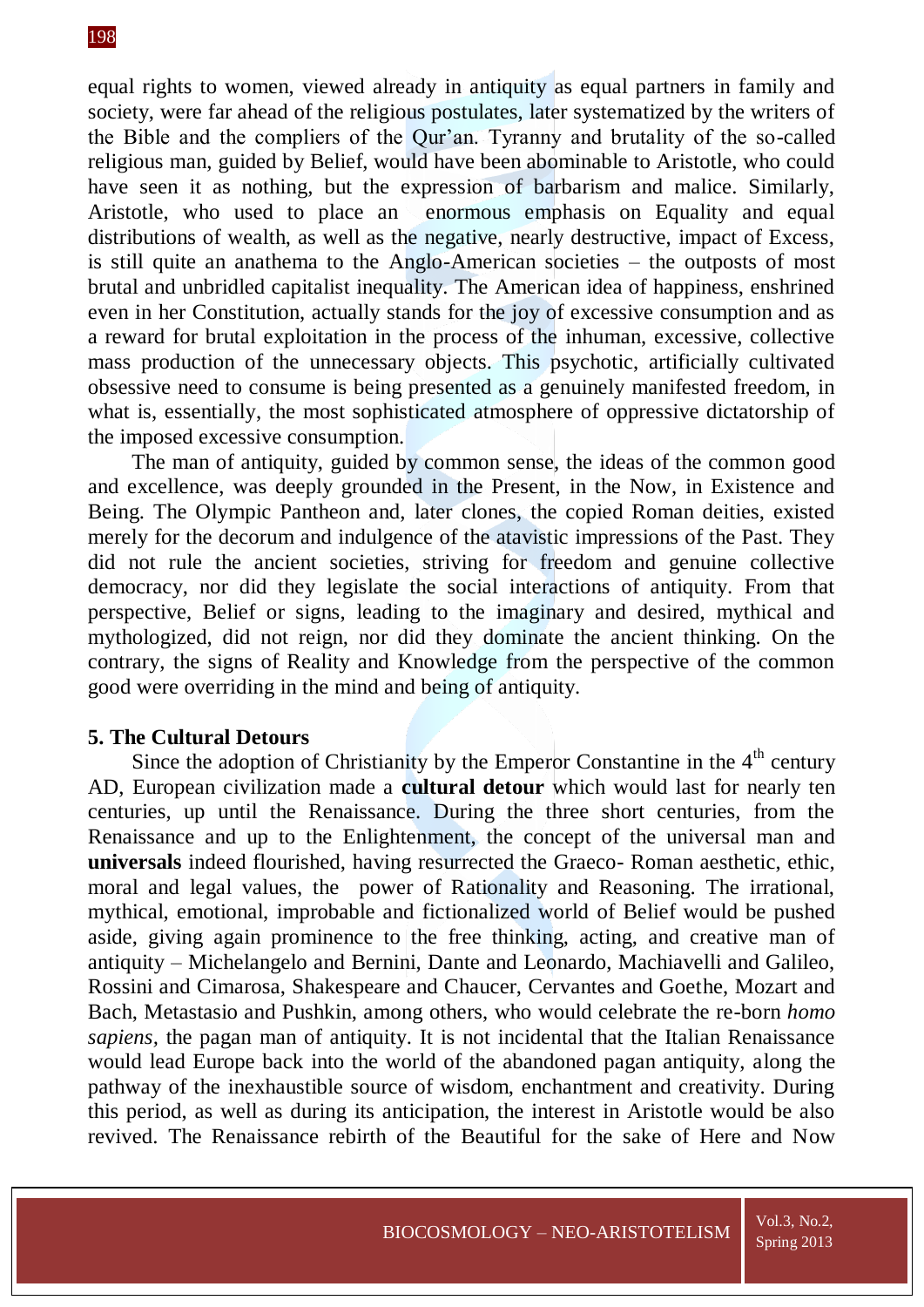coincided with the collective rebellion against the tyranny of the Particular. The postreligious man of the Renaissance made an attempt to break the shackles of Belief and Religion.

The current conflict of civilizations, artificially delineated between the Judeo-Christian and Islamic world, could be described as **a false sign** in the Aristotelian categorization, since all the religious systems, in his view, are based neither on knowledge, nor rational reception of the Real for the common good. Therefore, Islam, denying women basic human rights and enslaving them via legalized polygamy and oppression, and privileging the particular gender, is a doomed mythical construct. It is designed to suit solely the male, corrupting and indulging his erotic impulses at the expense of the female, turning her into a sexual slave. The concept of the common good is foreign to the gender-particular religious system.

Equally ideologically bankrupt is the Judaic system of Belief, worshiping a particular tribe and privileging a monoethnic society, whose cult of the chosen and fetish of the particular contradicts the modern and ancient Western concepts of democracy and equality. Judaism, with its forced transference of the alien past onto the doubtfully related present, is another system of **false signs**, based on Belief, Desire and Myth rather than Knowledge and Reality.

Contemporary Christianity, separated from the post-modern state and mimicking its corrupt institutions, is another false sign. There is no brotherhood and love between the victims of famine in India or Africa and the computerized corporate world of the North America, not between the classes of the starving and affluent within their own country. The sex crimes and virtual pornography, voluntary slavery in the post-industrial capitalist societies flourish for the sake of the Trade almighty and in the presence of the all-forgiving Lord, who somehow is unable to distinguish between the evils and sins, nor establish the common good.

The *zoon politikon*, the Aristotelian universal man, interested in the Present and Now, in improving the life of Today for the common good, cannot retreat into a particular past and present, into a particular Self, but has to ask a question, "What does it mean to be human and civilized in the face of contemporary barbarism?" To enforce the game of elections in a destitute land of famine and prejudice with international armory? To desecrate Iraq, one of the most precious sites of Mediterranean civilization, its Assyria, Babylonia, Chaldea, in the name of the pseudo-democracy? To become "a majority, swayed to trust a person of no good standing"? As Aristotle pointed out in his *Constitution of Athens*, democracy had proven to be not always the best choice and not always for the common good, provided the gullible majority entrusted their fate to a non-trustworthy person. On the contrary, not every ruler is a mad tyrant, nor is every Empire a source of evil and oppression. Impressed by Solon, the lawgiver of antiquity, Aristotle extensively quoted him while interpreting and designing his own most beneficial laws:

> But thus will the people best the voice of their leaders obey. When neither too slack is the reign, nor violence holdeth the sway,